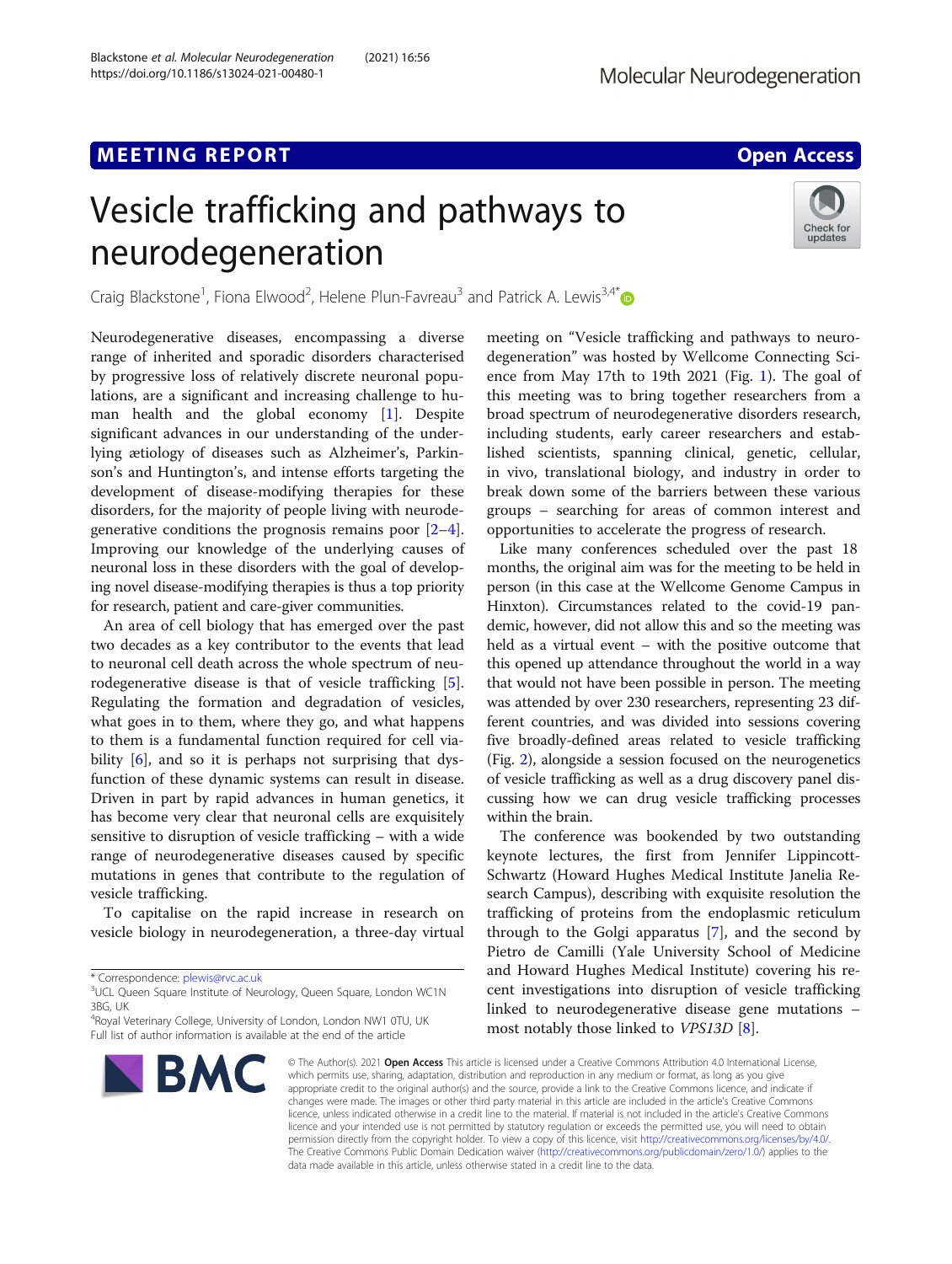The intervening sessions showcased some incredibly exciting published and unpublished research, highlighting both the breadth and depth of research into vesicular dysfunction in neurodegeneration. One aspect that became obvious quite quickly was that the somewhat arbitrary dividing lines between different domains of



[File:Complete\\_neuron\\_cell\\_diagram\\_en.svg](https://commons.wikimedia.org/wiki/File:Complete_neuron_cell_diagram_en.svg)) (image in the

public domain)

demarcate the five biology sessions were just that – somewhat arbitrary. Across all of the sessions one could observe common themes, and indeed common genetic contributors, often acting across multiple different disorders. Making sense of this, and in particular the commonalities and contrasting ætiologies between, for example, vesicular dysfunction contributing to frontal temporal dementia and that found in amyotrophic lateral sclerosis (frequently with closely-related genetic defects) [[9\]](#page-2-0), has the potential to reveal important insights into why individuals develop one form of brain disease rather than another.

Two key challenges emerged from the presentations and discussions during the conference. Neither of these are unique to neurodegeneration, but are acutely obvious and – in some respects – perhaps exacerbated by the complexities of studying disorders of the central nervous system. First, the sheer volume of genetic and clinical data that is now being generated across neurological diseases presents a huge task for functional biology. As we develop an ever more detailed understanding of population-wide genetic risk, through large scale sequencing, association studies, and expression analyses, there is an ever longer list of potential risk genes to investigate and comprehend [[10\]](#page-2-0). With regard to this, it was striking that a majority of the presentations at the meeting involved investigating monogenic aspects of neurodegenerative disease, whether that be the ultrastructure of Huntington disease intracellular inclusions and how these disrupt endolysosomal function [[11\]](#page-2-0), or the function of Leucine Rich Repeat Kinase 2 in responding to lysosomal damage [\[12\]](#page-2-0) in Parkinson disease (to cite two examples of topics covered by short talks at the meeting). Moving from a monogenic-centric approach to the cell biology of neurodegeneration to making sense of the complexities of common genetic risk for neurodegeneration at a functional level is a gargantuan task, and one that is only just beginning to be confronted.

The second major challenge is that of translating advances in our understanding of the cellular processes driving disease into clinical benefits for patients. Despite some notable recent successes, for example recent advances in targeting spinal muscular atrophy [[13\]](#page-2-0), the development of drugs that modify central nervous system disorders, and in particular neurodegenerative diseases, has proved extremely challenging [\[14](#page-2-0), [15\]](#page-2-0). Taking dementia as a case study, the last two decades have witnessed a number of promising preclinical drug candidates failing in large human trials [[16](#page-2-0)]. Exploiting the increasing body of knowledge relating to vesicle trafficking dysfunction in neurodegeneration presents some major challenges, not least determining how to achieve specificity in the central nervous system, and how to measure biological activity in a human. The inherent

<span id="page-1-0"></span>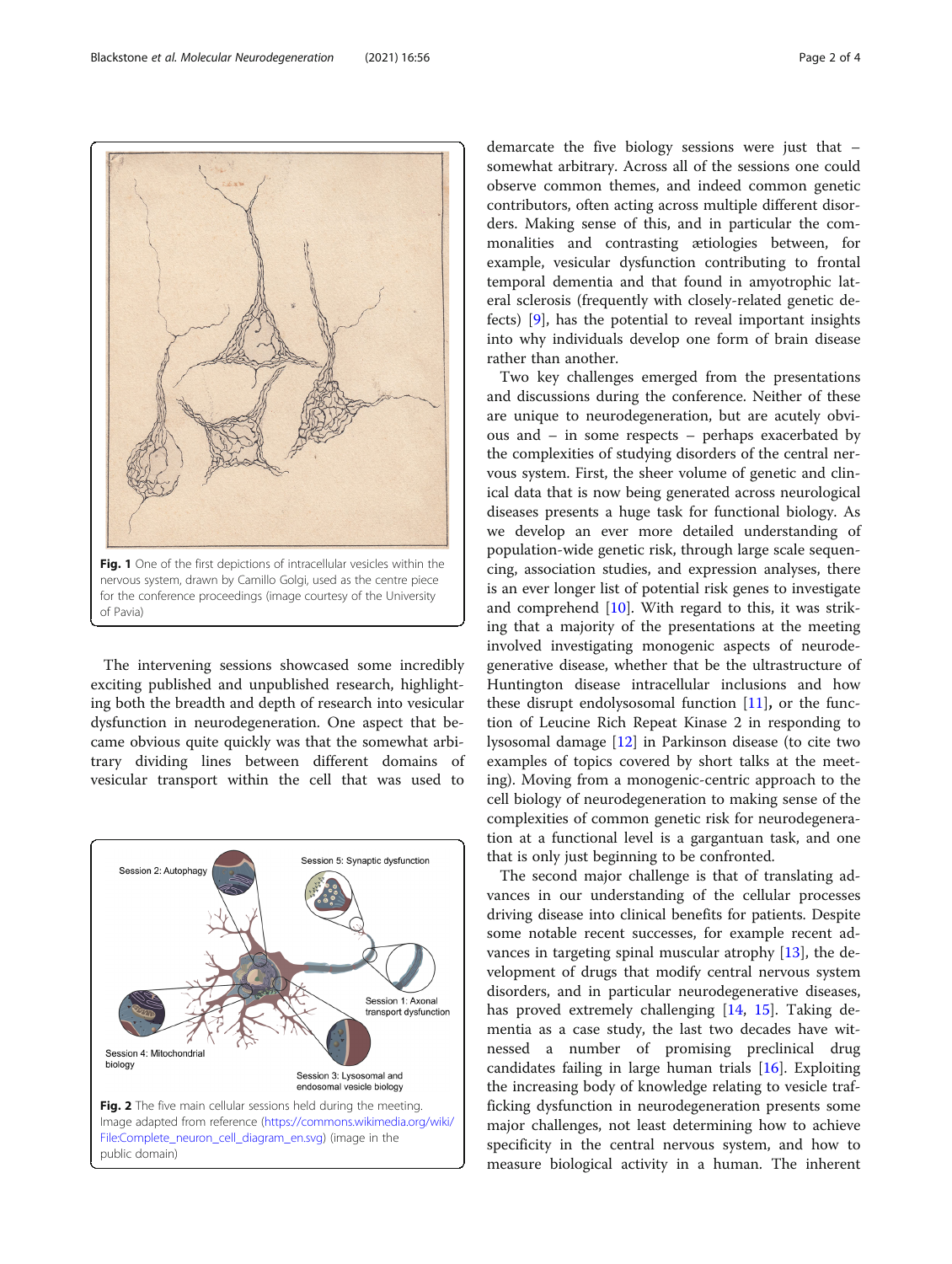<span id="page-2-0"></span>challenges of drugging these pathways may require new approaches in compound screening, model development, the science of therapeutics and biomarker discovery (the subject of some discussion during the panel held as part of this conference). These challenges, however, should not distract from the opportunities presented by the increasing diversity of targets for neurodegeneration and the new insights into disease biology provided by research into this area.

The overriding impression from this conference, taking into account all of the talks and posters presented at the meeting, is a feeling of optimism for the future, in particular with regard to the power of technology to drive insights into the fundamental biology of vesicle trafficking and into understanding disease ætiology.

Across the programme, we were witness to some outstanding examples of the application of high-content screening [17] and cryoelectron tomography [18], providing a high volume of information and close to atomic resolution. Coupled with deep learning approaches applied to increasingly large genetic and biological datasets [[19\]](#page-3-0), this heralds a new era in our understanding of the events regulating vesicle trafficking in the cells of the central nervous system. As novel approaches to in silico imaging allow the refinement of experimental models [[20\]](#page-3-0), and proteome-wide investigations begin to achieve a level of comprehensiveness comparable to nucleic acid-based genomic analyses [\[21\]](#page-3-0), this is clearly an important area of biology to follow closely over the coming years.

#### Acknowledgements

The meeting organisers would like to thank the staff at Wellcome Connecting Science who made this conference possible, in particular Amanda Fletcher and Dr. Jane Murphy, as well as all of the speakers, poster presenters and delegates who attended the conference.

#### Authors' contributions

The manuscript was drafted by PAL, and then commented upon and edited by all authors. All authors read and approved the final manuscript.

#### Authors' information

Not applicable

## Funding

The Vesicle trafficking and pathways to neurodegeneration meeting was funded and supported by Wellcome Connecting Science. HPF and PAL are supported by the Aligning Science across Parkinson's research network (grant ASAP 0478) and by the Medical Research Council (programme grant MR/N026004/1).

# Availability of data and materials

Not applicable.

# **Declarations**

Ethics approval and consent to participate Not applicable.

Consent for publication Not applicable.

#### Competing interests

Fiona Elwood is an employee of Novartis.

#### Author details

<sup>1</sup>Department of Neurology, Massachusetts General Hospital and Harvard Medical School, Boston, MA 02114, USA. <sup>2</sup>Novartis Institute for Biomedical Research, 250 Massachusetts Ave, Cambridge, MA 02139, USA. <sup>3</sup>UCL Queen Square Institute of Neurology, Queen Square, London WC1N 3BG, UK. <sup>4</sup>Royal Veterinary College, University of London, London NW1 0TU, UK.

# Received: 20 July 2021 Accepted: 3 August 2021 Published online: 21 August 2021

#### References

- 1. Collaborators GBDN. Global, regional, and national burden of neurological disorders, 1990-2016: a systematic analysis for the global burden of disease study 2016. Lancet Neurol. 2019;18(5):459–80.
- 2. Mueller C, Ballard C, Corbett A, Aarsland D. The prognosis of dementia with Lewy bodies. Lancet Neurol. 2017;16(5):390–8. [https://doi.org/10.1016/S14](https://doi.org/10.1016/S1474-4422(17)30074-1) [74-4422\(17\)30074-1](https://doi.org/10.1016/S1474-4422(17)30074-1).
- 3. Perrin RJ, Fagan AM, Holtzman DM. Multimodal techniques for diagnosis and prognosis of Alzheimer's disease. Nature. 2009;461(7266):916–22. <https://doi.org/10.1038/nature08538>.
- 4. Westeneng HJ, Debray TPA, Visser AE, van Eijk RPA, Rooney JPK, Calvo A, et al. Prognosis for patients with amyotrophic lateral sclerosis: development and validation of a personalised prediction model. Lancet Neurol. 2018; 17(5):423–33. [https://doi.org/10.1016/S1474-4422\(18\)30089-9.](https://doi.org/10.1016/S1474-4422(18)30089-9)
- 5. Wang X, Huang T, Bu G, Xu H. Dysregulation of protein trafficking in neurodegeneration. Mol Neurodegener. 2014;9(1):31. [https://doi.org/10.11](https://doi.org/10.1186/1750-1326-9-31) [86/1750-1326-9-31.](https://doi.org/10.1186/1750-1326-9-31)
- 6. Bonifacino JS, Glick BS. The mechanisms of vesicle budding and fusion. Cell. 2004;116(2):153–66. [https://doi.org/10.1016/S0092-8674\(03\)01079-1](https://doi.org/10.1016/S0092-8674(03)01079-1).
- 7. Weigel AV, Chang CL, Shtengel G, Xu CS, Hoffman DP, Freeman M, et al. ERto-Golgi protein delivery through an interwoven, tubular network extending from ER. Cell. 2021;184(9):2412–29 e2416. [https://doi.org/10.1016/j.cell.2021.](https://doi.org/10.1016/j.cell.2021.03.035) [03.035](https://doi.org/10.1016/j.cell.2021.03.035).
- 8. Guillen-Samander A, Leonzino M, Hanna MG, Tang N, Shen H, De Camilli P, VPS13D bridges the ER to mitochondria and peroxisomes via Miro. J Cell Biol. 2021;220(5).
- 9. Guerreiro R, Brás J, Hardy J. SnapShot: Genetics of ALS and FTD. Cell. 2015; 160(4):798–798 e791.
- 10. Manzoni C, Kia DA, Vandrovcova J, Hardy J, Wood NW, Lewis PA, et al. Genome, transcriptome and proteome: the rise of omics data and their integration in biomedical sciences. Brief Bioinform. 2018;19(2):286–302. [https://doi.org/10.1093/bib/bbw114.](https://doi.org/10.1093/bib/bbw114)
- 11. Zhou Y, Peskett TR, Landles C, Warner JB, Sathasivam K, Smith EJ, et al. Correlative light and electron microscopy suggests that mutant huntingtin dysregulates the endolysosomal pathway in presymptomatic Huntington's disease. Acta Neuropathol Commun. 2021;9(1):70. [https://doi.org/10.1186/s4](https://doi.org/10.1186/s40478-021-01172-z) [0478-021-01172-z.](https://doi.org/10.1186/s40478-021-01172-z)
- 12. Bonet-Ponce L, Beilina A, Williamson CD, et al. LRRK2 mediates tubulation and vesicle sorting from lysosomes. Sci Adv. 2020;6(46).
- 13. Ramdas S, Servais L. New treatments in spinal muscular atrophy: an overview of currently available data. Expert Opin Pharmacother. 2020;21(3): 307–15. <https://doi.org/10.1080/14656566.2019.1704732>.
- 14. Pangalos MN, Schechter LE, Hurko O. Drug development for CNS disorders: strategies for balancing risk and reducing attrition. Nat Rev Drug Discov. 2007;6(7):521–32. [https://doi.org/10.1038/nrd2094.](https://doi.org/10.1038/nrd2094)
- 15. Danon JJ, Reekie TA, Kassiou M. Challenges and opportunities in central nervous system drug discovery. Trends in Chemistry. 2019;1(6):612–24. <https://doi.org/10.1016/j.trechm.2019.04.009>.
- 16. Andrieu S, Coley N, Lovestone S, Aisen PS, Vellas B. Prevention of sporadic Alzheimer's disease: lessons learned from clinical trials and future directions. Lancet Neurol. 2015;14(9):926–44. [https://doi.org/10.1016/S1474-4422\(15\)001](https://doi.org/10.1016/S1474-4422(15)00153-2) [53-2](https://doi.org/10.1016/S1474-4422(15)00153-2).
- 17. Mattiazzi Usaj M, Styles EB, Verster AJ, Friesen H, Boone C, Andrews BJ. High-content screening for quantitative cell biology. Trends Cell Biol. 2016; 26(8):598–611. <https://doi.org/10.1016/j.tcb.2016.03.008>.
- 18. Turk M, Baumeister W. The promise and the challenges of cryo-electron tomography. FEBS Lett. 2020;594(20):3243–61. [https://doi.org/10.1002/1](https://doi.org/10.1002/1873-3468.13948) [873-3468.13948.](https://doi.org/10.1002/1873-3468.13948)